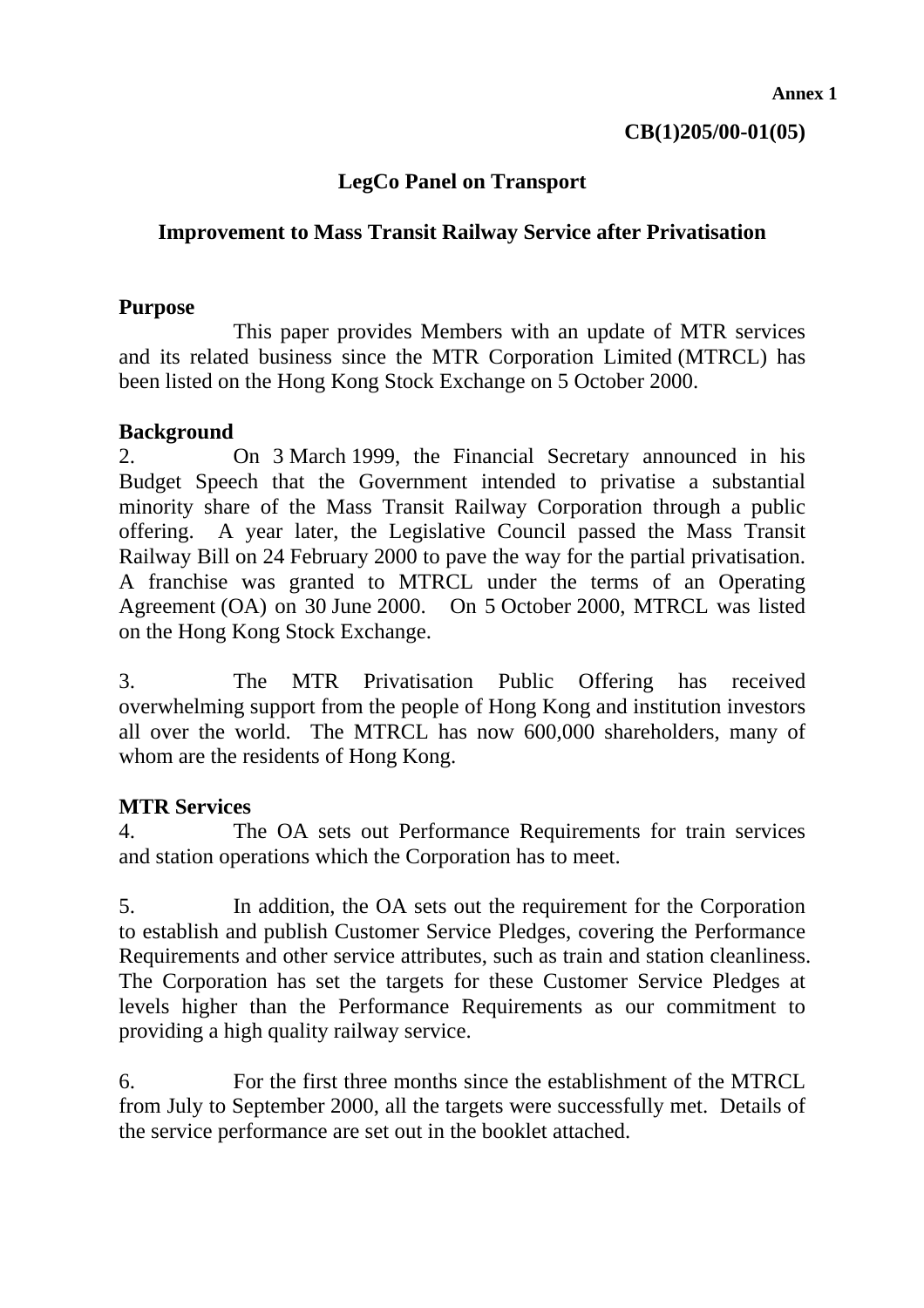## **Fare Determination**

7. Historically, the Corporation has voluntarily consulted passengers, the public, the Legislative Council Panel on Transport and the Transport Advisory Committee in order to obtain views as to the acceptability of a proposed fare revision. This voluntary consultation procedure has been formalised and included into the OA.

# **Railway Extensions**

8. The Tseung Kwan O Extension Project is progressing well. Following the completion of piling and excavation for all five stations, construction of station structure is well under way. Tunnel breakthroughs have been achieved at Black Hill and Pak Shing Kok. The remaining bored tunnels between Yau Tong Station and Lam Tin Station are expected to be completed by this November. The Tseung Kwan O Line is expected to commence operation in late 2002 as scheduled.

9. The Quarry Bay Congestion Relief Works between Quarry Bay and North Point station is expected to be completed in late 2001.

10. On the Penny's Bay Rail Link, the Corporation has submitted a proposal to the Government on 7 March 2000 and is in discussion with the Government on the terms on which the project would be undertaken by the Corporation.

11. In the Railway Development Strategy 2000, the Government confirmed that both the North Island Line and the West Island Line are natural extensions of the MTR system. The Corporation has already undertaken feasibility studies for each of the Island Line Extensions and believes the completion of these projects between 2008 and 2012 are achievable, subject to policy support being forthcoming in 2000 and the timely grant of other relevant consents and permits.

# **Property Development**

12. All development packages of the Airport Railway at Tung Chung, Tsing Yi, Olympic, Kowloon and Hong Kong stations have already been awarded to developers in September 2000.

13. As for the Tseung Kwan O Extension, four sites respectively at Hang Hau, Tsueng Kwan O Town Centre, Tiu King Leng and the Depot at Area 86 have been identified for property development. All together, they are expected to produce a housing supply of 28,000 units by 2010.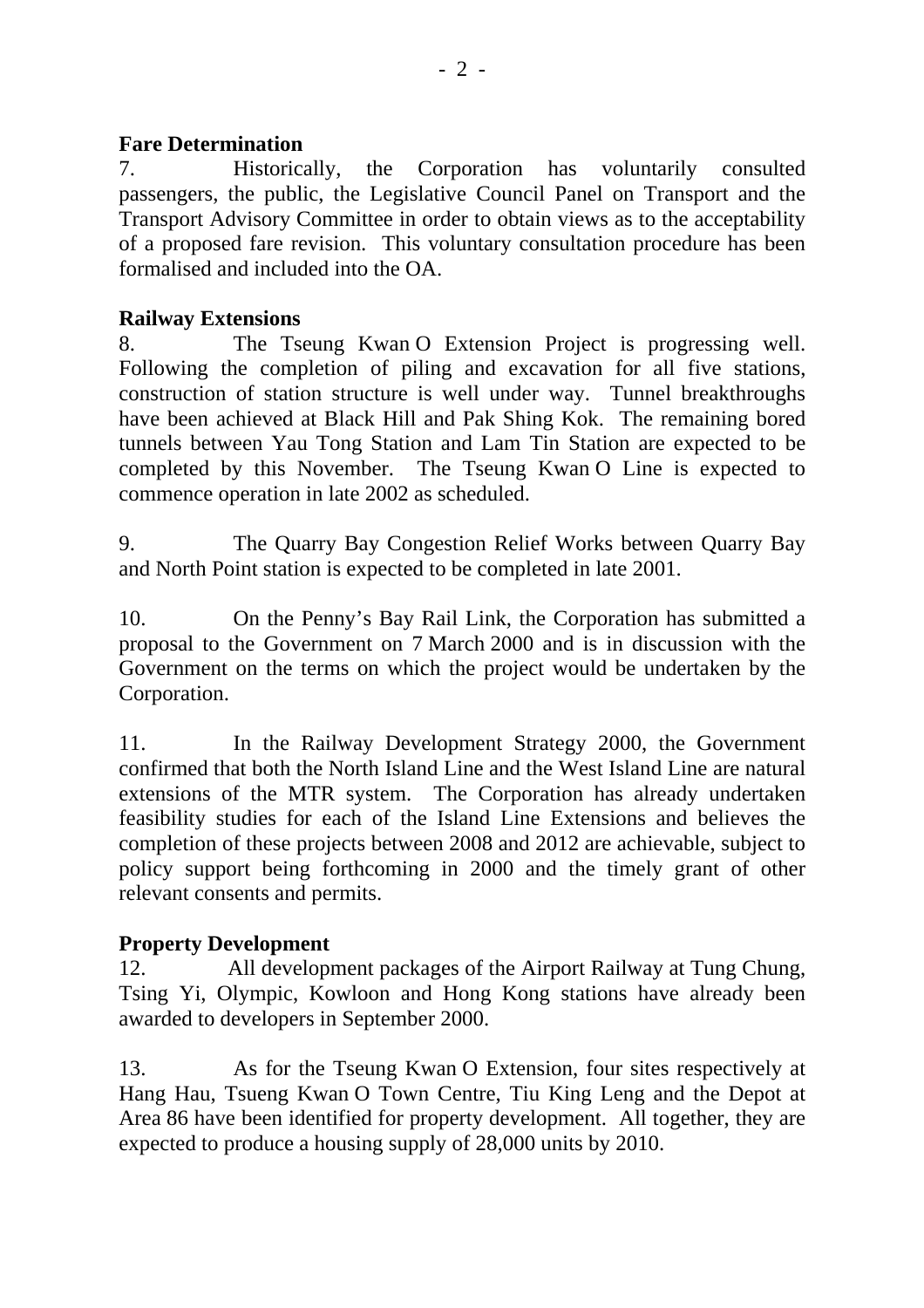#### **Other Businesses**

14. While poster advertising and kiosks inside MTR stations provide value-added service to MTR passengers, they also constitute a steady stream of revenue to the Corporation. The Corporation will continue to explore new formats of advertising, including advertising on train bodies, trackside motion pictures as well as other retail outlets in stations.

15. MTR was the first underground railway in the world to allow the transmission of pagers and mobile telephone signals. The coverage of telecommunication network in the MTR system has always been praised by members of the public. The Corporation will continue to maintain and improve the telecommunication systems and to work closely with telephone/pager operators to secure an uninterrupted communication environment for the travelling public.

#### **Station Improvement Programme**

16. The Corporation aims to provide a safe, reliable, cost efficient and environmentally-friendly railway service. To achieve this, the Corporation undertakes projects to enhance its railway system, including the retrofitting of platform screen doors at all underground stations, station improvement and train modernisation programmes, and enhancement to the Automatic Fare Collection System, etc.

17. The MTR is the first railway in the world to take on the complex job of retrofitting platform screen doors in stations already in operation. The Corporation has launched a 6-year programme to retrofit all 30 underground stations on the Kwun Tong, Tsuen Wan and Island Lines with platform screen doors by 2006.

18. An enhancement plan is in place to modify MTR exit gates and Airport Express gates to provide more information to passengers. Commencing 24 October 2000, all Tung Chung Line exit gates are displaying not only the remaining value of a passenger's Octopus card, but also the amount of fare deducted. Passengers will also be reminded to add value to their Octopus Cards when needed. If passengers have subscribed to the automatic add value service, the display will inform them when value has been added automatically. The exit gates on the Kwun Tong, Tsuen Wan and Island Lines as well as all Airport Express gates will be fully converted by mid January 2001.